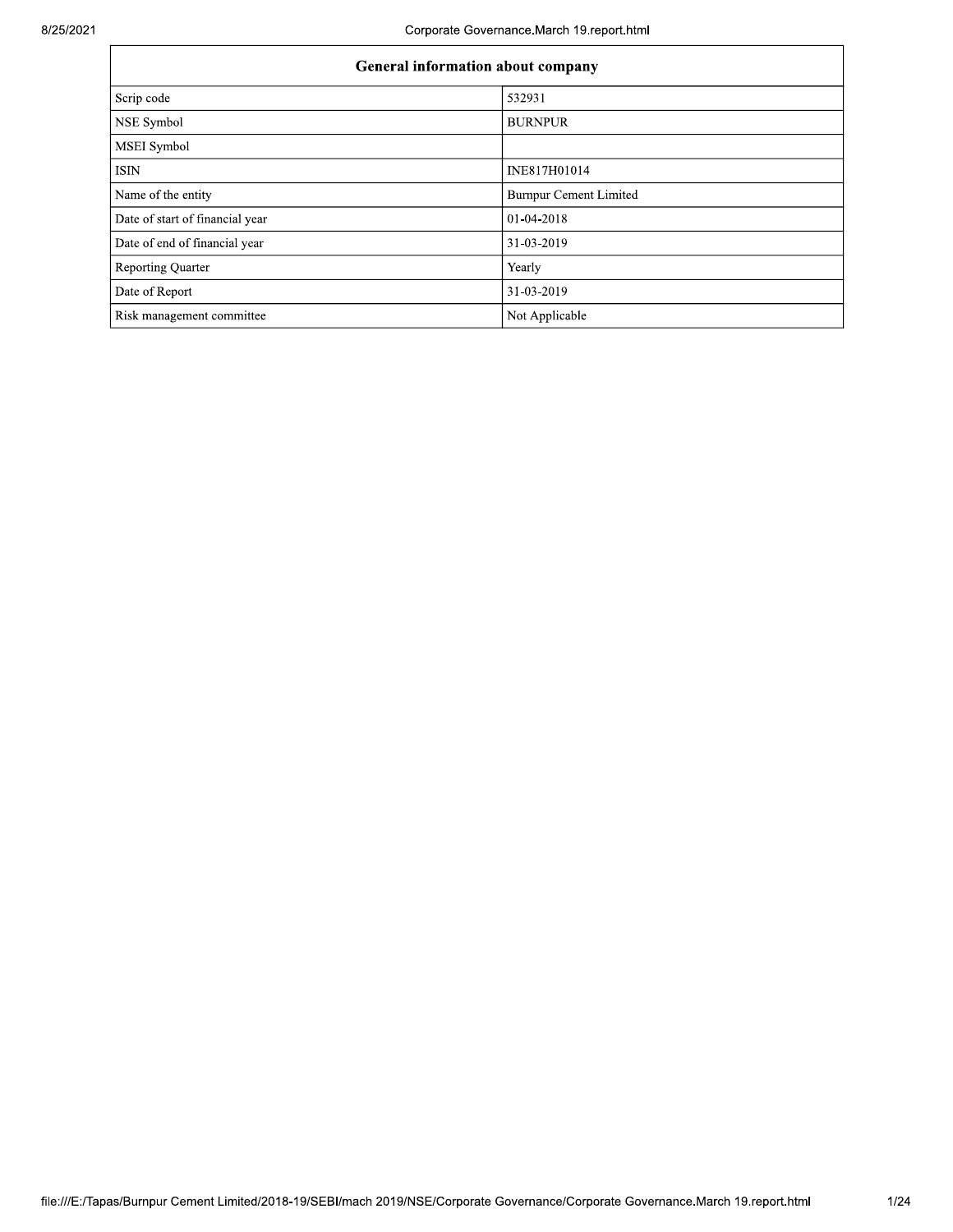|                | <b>Annexure I</b>                                                                                                                                                                                                                                                                                                                                                                                                                                   |                           |            |          |                                                       |                          |                                                                                                                                                                          |                                                                                                                                                                                                            |                                      |                                             |                                                                      |                |                  |  |  |
|----------------|-----------------------------------------------------------------------------------------------------------------------------------------------------------------------------------------------------------------------------------------------------------------------------------------------------------------------------------------------------------------------------------------------------------------------------------------------------|---------------------------|------------|----------|-------------------------------------------------------|--------------------------|--------------------------------------------------------------------------------------------------------------------------------------------------------------------------|------------------------------------------------------------------------------------------------------------------------------------------------------------------------------------------------------------|--------------------------------------|---------------------------------------------|----------------------------------------------------------------------|----------------|------------------|--|--|
|                | Annexure I to be submitted by listed entity on quarterly basis                                                                                                                                                                                                                                                                                                                                                                                      |                           |            |          |                                                       |                          |                                                                                                                                                                          |                                                                                                                                                                                                            |                                      |                                             |                                                                      |                |                  |  |  |
|                |                                                                                                                                                                                                                                                                                                                                                                                                                                                     |                           |            |          |                                                       |                          |                                                                                                                                                                          | I. Composition of Board of Directors                                                                                                                                                                       |                                      |                                             |                                                                      |                |                  |  |  |
|                |                                                                                                                                                                                                                                                                                                                                                                                                                                                     |                           |            |          |                                                       |                          |                                                                                                                                                                          |                                                                                                                                                                                                            |                                      |                                             | Disclosure of notes on composition of board of directors explanatory |                |                  |  |  |
|                |                                                                                                                                                                                                                                                                                                                                                                                                                                                     |                           |            |          |                                                       |                          |                                                                                                                                                                          |                                                                                                                                                                                                            |                                      |                                             | Wether the listed entity has a Regular Chairperson                   | Yes            |                  |  |  |
| Sr             | No of<br>Directorship<br>in listed<br>entities<br>Tenure<br>Title<br>Date of<br>including<br>Name of<br>of<br>Category<br>Category 2<br>appointment<br>Category 1<br>Date of<br>(Mr<br>PAN<br><b>DIN</b><br>this listed<br>the<br>3 of<br>director<br>of directors<br>of directors<br>in the<br>cessation<br>entity (Refer<br>Director<br>directors<br>(in<br>Ms)<br>current term<br>Regulation<br>months)<br>$25(1)$ of<br>Listing<br>Regulations) |                           |            |          |                                                       |                          | Number of<br>memberships<br>in Audit/<br>Stakeholder<br>Committee(s)<br>including this<br>listed entity<br>(Refer<br>Regulation<br>$26(1)$ of<br>Listing<br>Regulations) | No of post<br>of<br>Chairperson<br>in Audit/<br>Stakeholder<br>Committee<br>held in listed<br>entities<br>including<br>this listed<br>entity (Refer<br>Regulation<br>$26(1)$ of<br>Listing<br>Regulations) | Notes for<br>not<br>providing<br>PAN | Notes for<br>not<br>providing<br><b>DIN</b> |                                                                      |                |                  |  |  |
| $\mathbf{1}$   | Mr                                                                                                                                                                                                                                                                                                                                                                                                                                                  | Ashok<br>Gutgutia         | ADNPG4435B | 00684043 | Executive<br>Director                                 | <b>Not</b><br>Applicable | MD                                                                                                                                                                       | 19-06-1986                                                                                                                                                                                                 |                                      |                                             | 1                                                                    | $\sqrt{2}$     | $\boldsymbol{0}$ |  |  |
| $\overline{2}$ | Mr                                                                                                                                                                                                                                                                                                                                                                                                                                                  | Prem<br>Prakash<br>Sharma | AKXPS1876K | 00788601 | Non-<br>Executive -<br>Independent<br>Director        | Chairperson              |                                                                                                                                                                          | 30-09-2014                                                                                                                                                                                                 |                                      | 60                                          | $\,2$                                                                | $\sqrt{2}$     | $\sqrt{2}$       |  |  |
| $\overline{3}$ | Mr                                                                                                                                                                                                                                                                                                                                                                                                                                                  | Subrata<br>Mookerjee      | AANPM7444H | 01220872 | Non-<br>Executive -<br>Independent<br>Director        | <b>Not</b><br>Applicable |                                                                                                                                                                          | 30-09-2014                                                                                                                                                                                                 |                                      | 60                                          | $\mathbf{1}$                                                         | $\overline{c}$ | $\mathbf{0}$     |  |  |
| $\overline{4}$ | Mr                                                                                                                                                                                                                                                                                                                                                                                                                                                  | Aman Jain                 | AQDPJ1232A | 08187995 | Non-<br>Executive -<br>Non<br>Independent<br>Director | Not<br>Applicable        |                                                                                                                                                                          | 27-07-2018                                                                                                                                                                                                 |                                      |                                             | $\sqrt{2}$                                                           | $\bf{0}$       | $\boldsymbol{0}$ |  |  |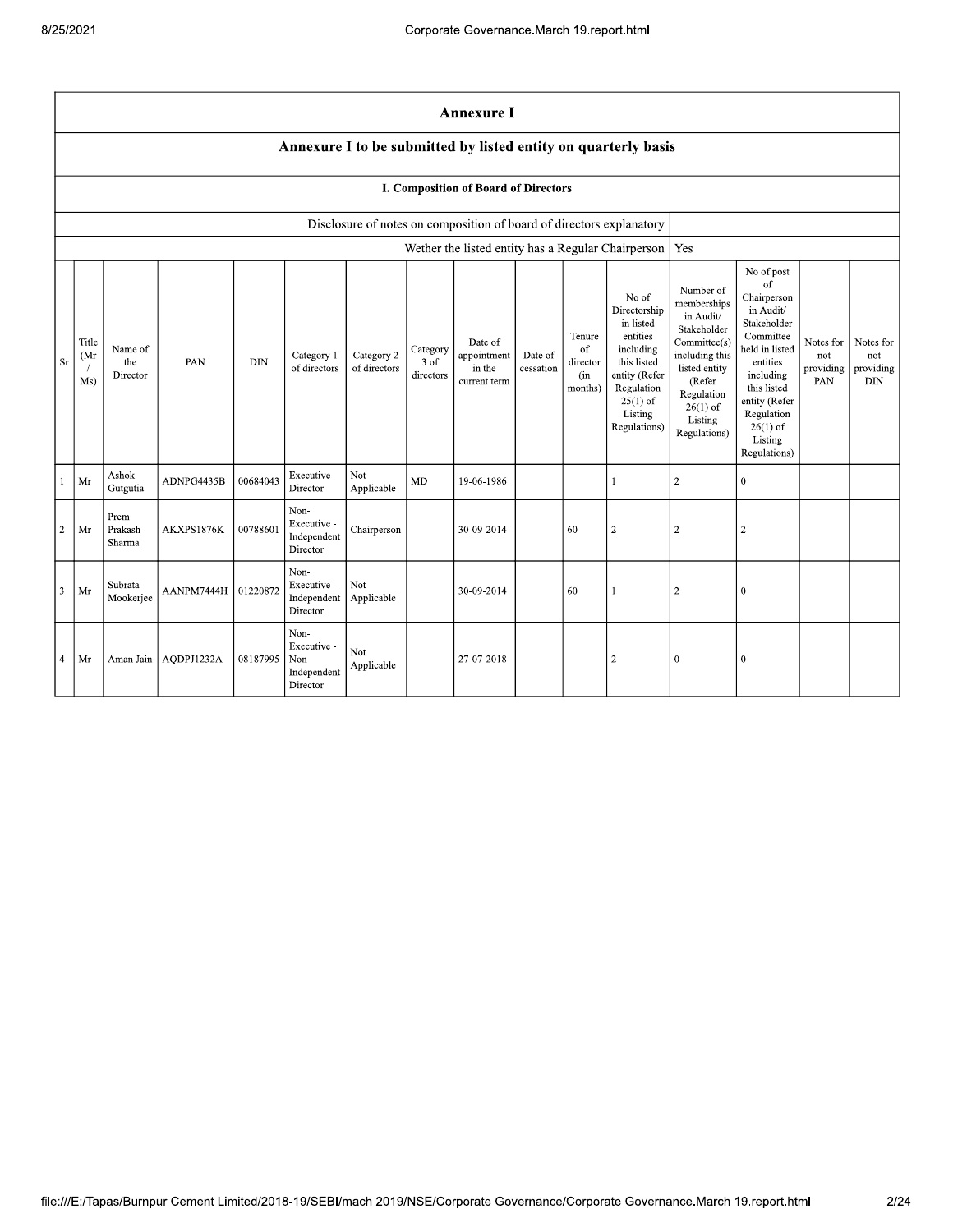|     | Annexure I to be submitted by listed entity on quarterly basis |                            |            |            |                                                       |                                          |                   |                                                  |                      |                                            |                                                                                                                                                    |                                                                                                                                                                          |                                                                                                                                                                                                            |                                      |                                             |
|-----|----------------------------------------------------------------|----------------------------|------------|------------|-------------------------------------------------------|------------------------------------------|-------------------|--------------------------------------------------|----------------------|--------------------------------------------|----------------------------------------------------------------------------------------------------------------------------------------------------|--------------------------------------------------------------------------------------------------------------------------------------------------------------------------|------------------------------------------------------------------------------------------------------------------------------------------------------------------------------------------------------------|--------------------------------------|---------------------------------------------|
|     |                                                                |                            |            |            |                                                       |                                          |                   | <b>I. Composition of Board of Directors</b>      |                      |                                            |                                                                                                                                                    |                                                                                                                                                                          |                                                                                                                                                                                                            |                                      |                                             |
|     |                                                                |                            |            |            |                                                       |                                          |                   |                                                  |                      |                                            | Disclosure of notes on composition of board of directors explanatory                                                                               |                                                                                                                                                                          |                                                                                                                                                                                                            |                                      |                                             |
| Sr. | Title<br>(Mr<br>Ms)                                            | Name<br>of the<br>Director | PAN        | <b>DIN</b> | Category 1<br>of directors                            | Category 2   Category<br>of<br>directors | 3 of<br>directors | Date of<br>appointment<br>in the<br>current term | Date of<br>cessation | Tenure<br>of<br>director<br>(in<br>months) | No of<br>Directorship<br>in listed<br>entities<br>including<br>this listed<br>entity (Refer<br>Regulation<br>$25(1)$ of<br>Listing<br>Regulations) | Number of<br>memberships<br>in Audit/<br>Stakeholder<br>Committee(s)<br>including this<br>listed entity<br>(Refer<br>Regulation<br>$26(1)$ of<br>Listing<br>Regulations) | No of post<br>of<br>Chairperson<br>in Audit/<br>Stakeholder<br>Committee<br>held in listed<br>entities<br>including<br>this listed<br>entity (Refer<br>Regulation<br>$26(1)$ of<br>Listing<br>Regulations) | Notes for<br>not<br>providing<br>PAN | Notes for<br>not<br>providing<br><b>DIN</b> |
| 5   | Ms                                                             | Sweety<br>Jain             | ATXPJ9916A | 08319473   | Non-<br>Executive -<br>Non<br>Independent<br>Director | Not<br>Applicable                        |                   | 17-01-2019                                       |                      |                                            |                                                                                                                                                    | $\theta$                                                                                                                                                                 | $\bf{0}$                                                                                                                                                                                                   |                                      |                                             |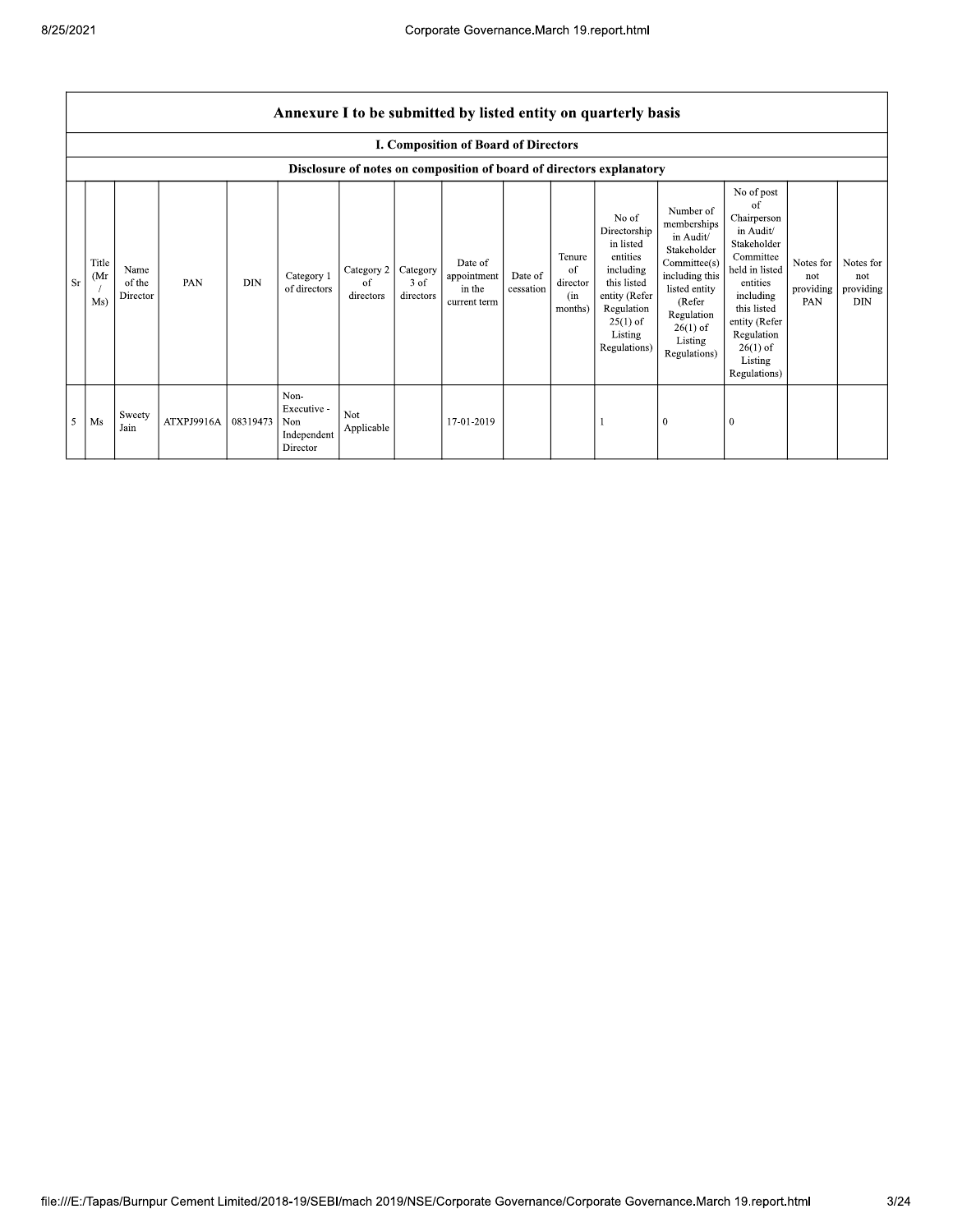| 8/25/2021 |                |                                                                                                         |                              |                           |                            |                        |                      |         |
|-----------|----------------|---------------------------------------------------------------------------------------------------------|------------------------------|---------------------------|----------------------------|------------------------|----------------------|---------|
|           |                | <b>Audit Committee Details</b>                                                                          |                              |                           |                            |                        |                      |         |
|           |                | Whether the Audit Committee has a Regular Chairperson   Yes                                             |                              |                           |                            |                        |                      |         |
|           | <b>Sr</b>      | <b>DIN</b><br>Number                                                                                    | Name of Committee<br>members | Category 1 of directors   | Category 2 of<br>directors | Date of<br>Appointment | Date of<br>Cessation | Remarks |
|           |                | Non-Executive - Independent<br>Chairperson<br>00788601<br>Prem Prakash Sharma<br>31-07-2009<br>Director |                              |                           |                            |                        |                      |         |
|           | $\overline{2}$ | Non-Executive - Independent<br>01220872<br>Subrata Mookerjee<br>Member<br>25-08-2007<br>Director        |                              |                           |                            |                        |                      |         |
|           | 3              | 00684043                                                                                                | Ashok Gutgutia               | <b>Executive Director</b> | Member                     | 13-08-2016             |                      |         |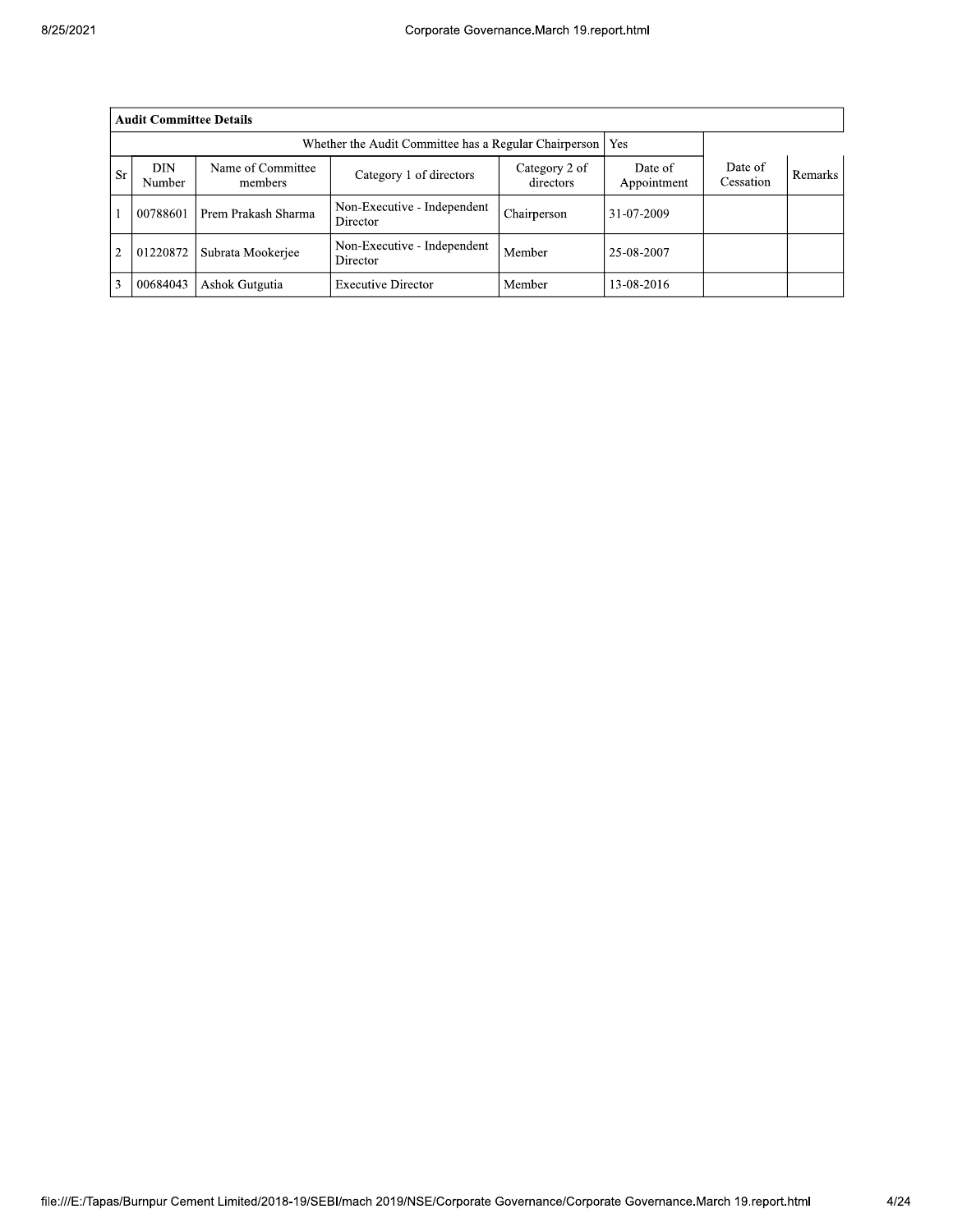|                | Nomination and remuneration committee                                       |                              |                                                    |                      |                |  |  |  |  |
|----------------|-----------------------------------------------------------------------------|------------------------------|----------------------------------------------------|----------------------|----------------|--|--|--|--|
|                | Whether the Nomination and remuneration committee has a Regular Chairperson |                              |                                                    |                      |                |  |  |  |  |
| <b>Sr</b>      | <b>DIN</b><br>Number                                                        | Name of Committee<br>members | Date of<br>Appointment                             | Date of<br>Cessation | <b>Remarks</b> |  |  |  |  |
|                | 01220872                                                                    | Subrata Mookerjee            | Non-Executive - Independent<br>Director            | Chairperson          | 04-01-2007     |  |  |  |  |
| $\overline{2}$ | 00788601                                                                    | Prem Prakash Sharma          | Non-Executive - Independent<br>Director            | Member               | 13-08-2007     |  |  |  |  |
| 3              | 00564914                                                                    | Aman Jain                    | Non-Executive - Non<br><b>Independent Director</b> | Member               | 27-07-2018     |  |  |  |  |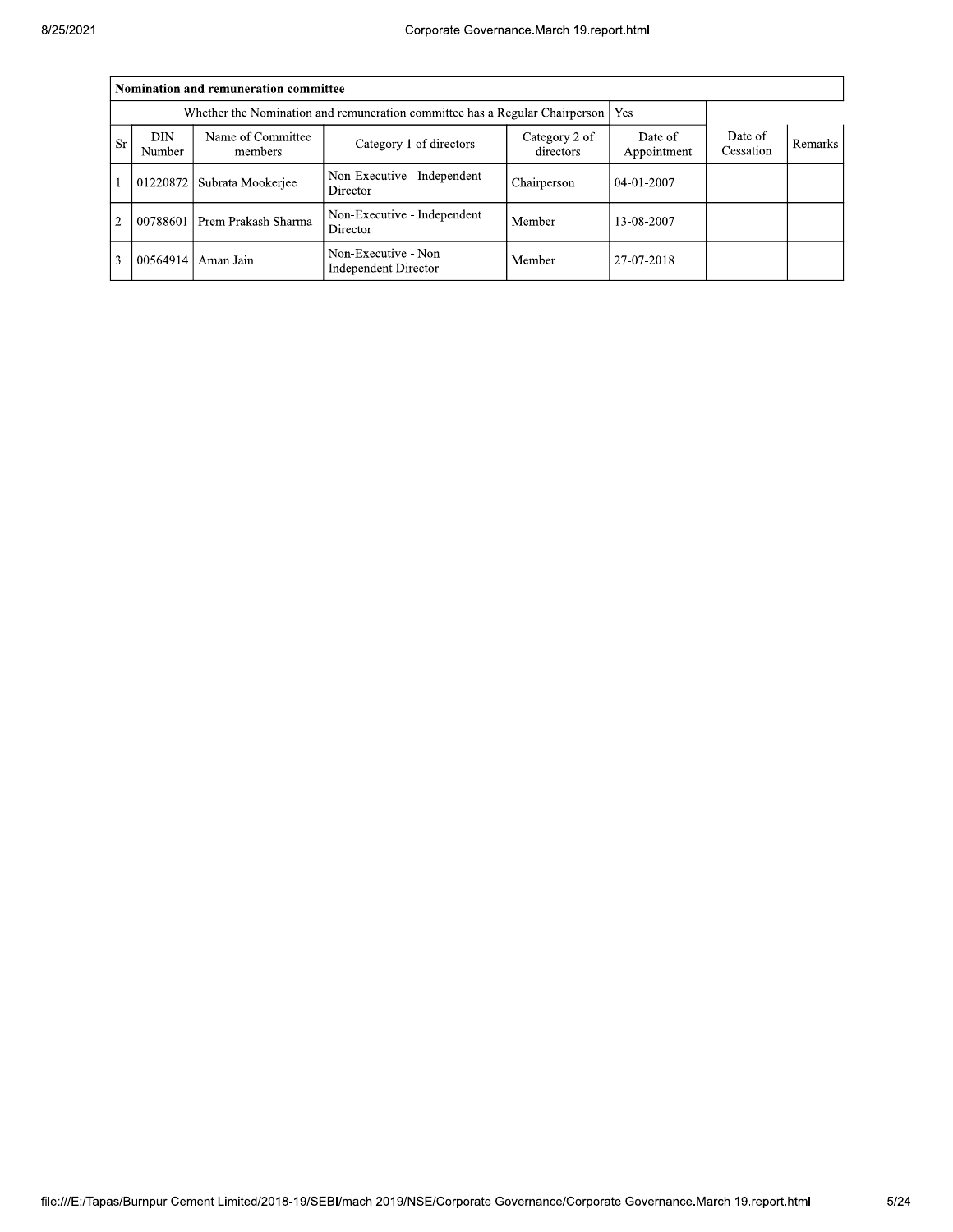|                | Stakeholders Relationship Committee                                       |                      |                                         |             |              |  |  |  |  |  |
|----------------|---------------------------------------------------------------------------|----------------------|-----------------------------------------|-------------|--------------|--|--|--|--|--|
|                | Whether the Stakeholders Relationship Committee has a Regular Chairperson |                      |                                         |             |              |  |  |  |  |  |
| <b>Sr</b>      | <b>DIN</b><br>Number                                                      | Date of<br>Cessation | <b>Remarks</b>                          |             |              |  |  |  |  |  |
| $\blacksquare$ | 00788601                                                                  | Prem Prakash Sharma  | Non-Executive - Independent<br>Director | Chairperson | $06-02-2014$ |  |  |  |  |  |
| $\overline{2}$ | 01220872                                                                  | Subrata Mookerjee    | Non-Executive - Independent<br>Director | Member      | 14-02-2017   |  |  |  |  |  |
| 3              | 00684043                                                                  | Ashok Gutgutia       | <b>Executive Director</b>               | Member      | 14-02-2012   |  |  |  |  |  |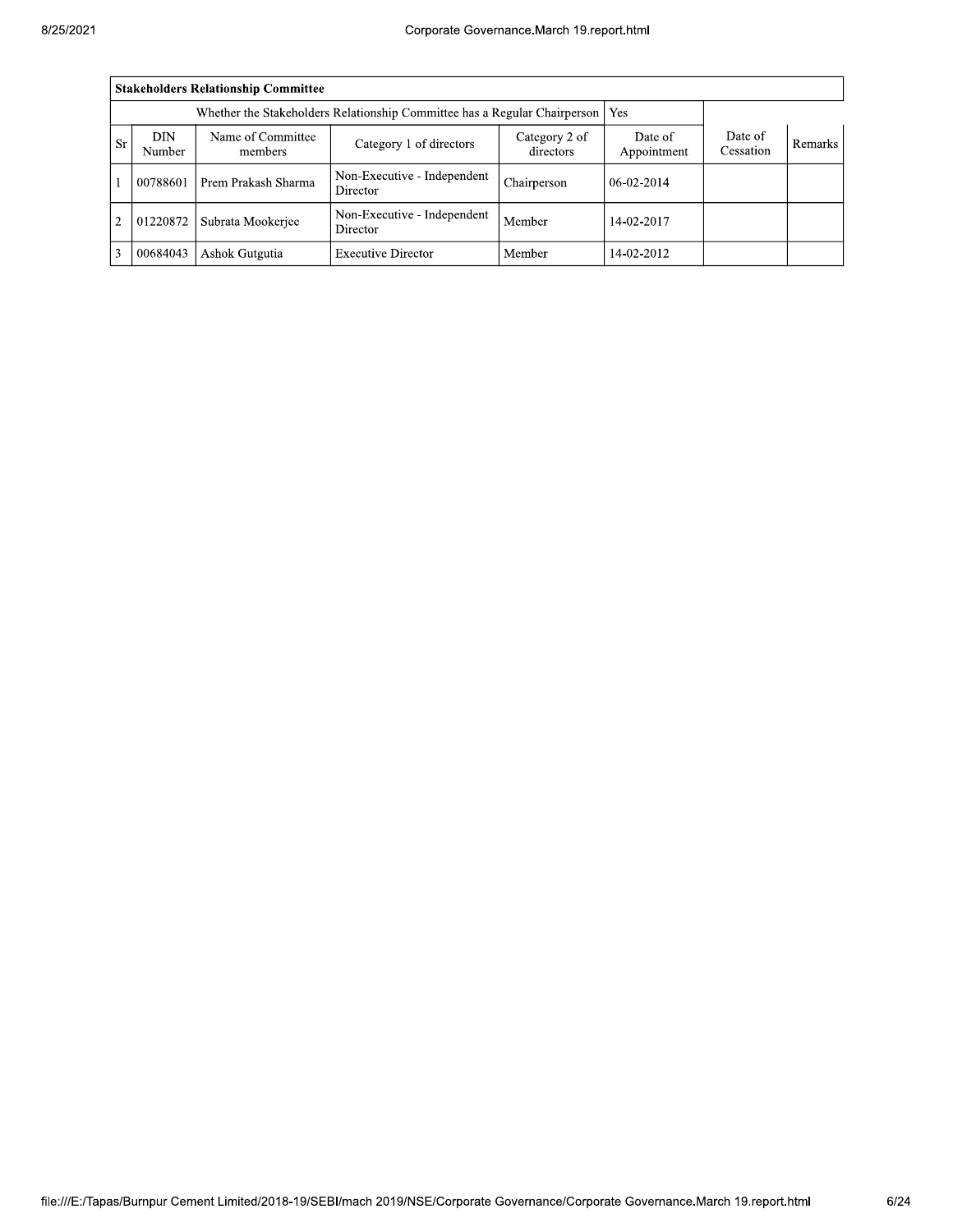|    | Risk Management Committee |                                                                 |                            |                            |                        |                      |         |  |  |  |
|----|---------------------------|-----------------------------------------------------------------|----------------------------|----------------------------|------------------------|----------------------|---------|--|--|--|
|    |                           | Whether the Risk Management Committee has a Regular Chairperson |                            |                            |                        |                      |         |  |  |  |
| Sr | DIN<br>Number             | Name of Committee<br>members                                    | Category 1 of<br>directors | Category 2 of<br>directors | Date of<br>Appointment | Date of<br>Cessation | Remarks |  |  |  |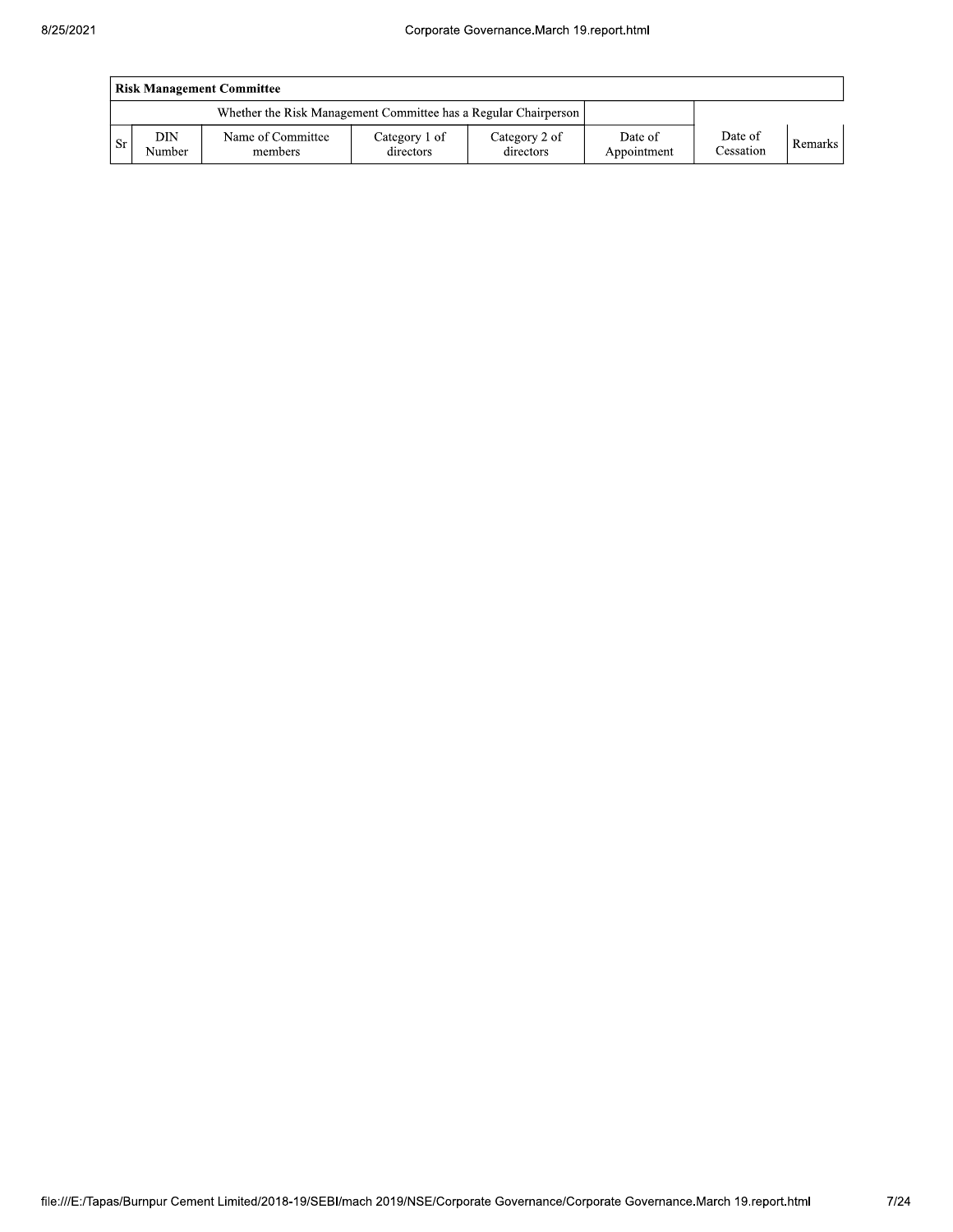|      | Corporate Social Responsibility Committee |                                                                                      |                            |                            |                        |                      |         |  |  |
|------|-------------------------------------------|--------------------------------------------------------------------------------------|----------------------------|----------------------------|------------------------|----------------------|---------|--|--|
|      |                                           | Whether the Corporate Social Responsibility Committee has a Regular Chairperson   No |                            |                            |                        |                      |         |  |  |
| l Sr | <b>DIN</b><br>Number                      | Name of Committee<br>members                                                         | Category 1 of<br>directors | Category 2 of<br>directors | Date of<br>Appointment | Date of<br>Cessation | Remarks |  |  |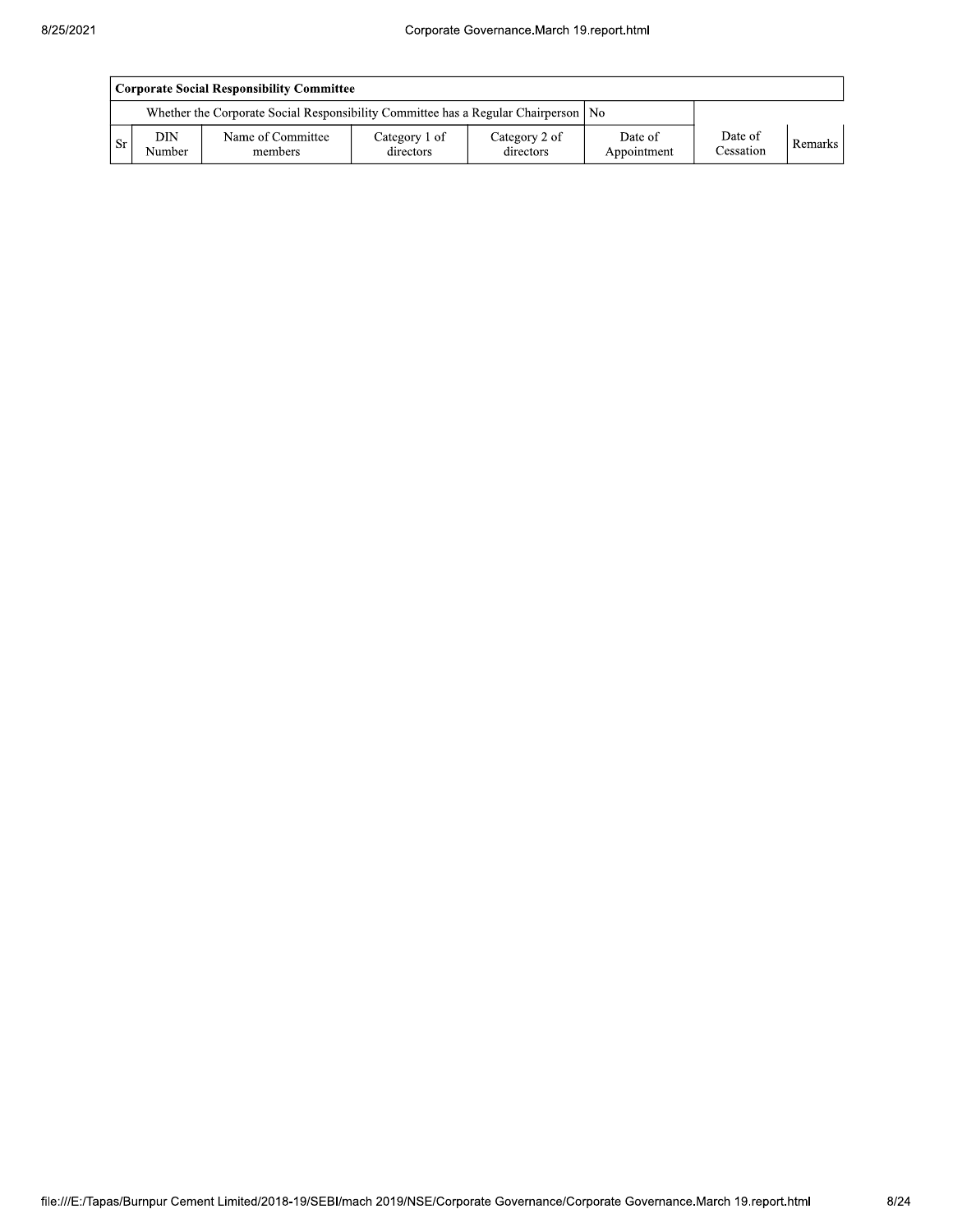| <b>Other Committee</b> |                                                                                                                                     |  |  |
|------------------------|-------------------------------------------------------------------------------------------------------------------------------------|--|--|
|                        | Sr   DIN Number   Name of Committee members   Name of other committee   Category 1 of directors   Category 2 of directors   Remarks |  |  |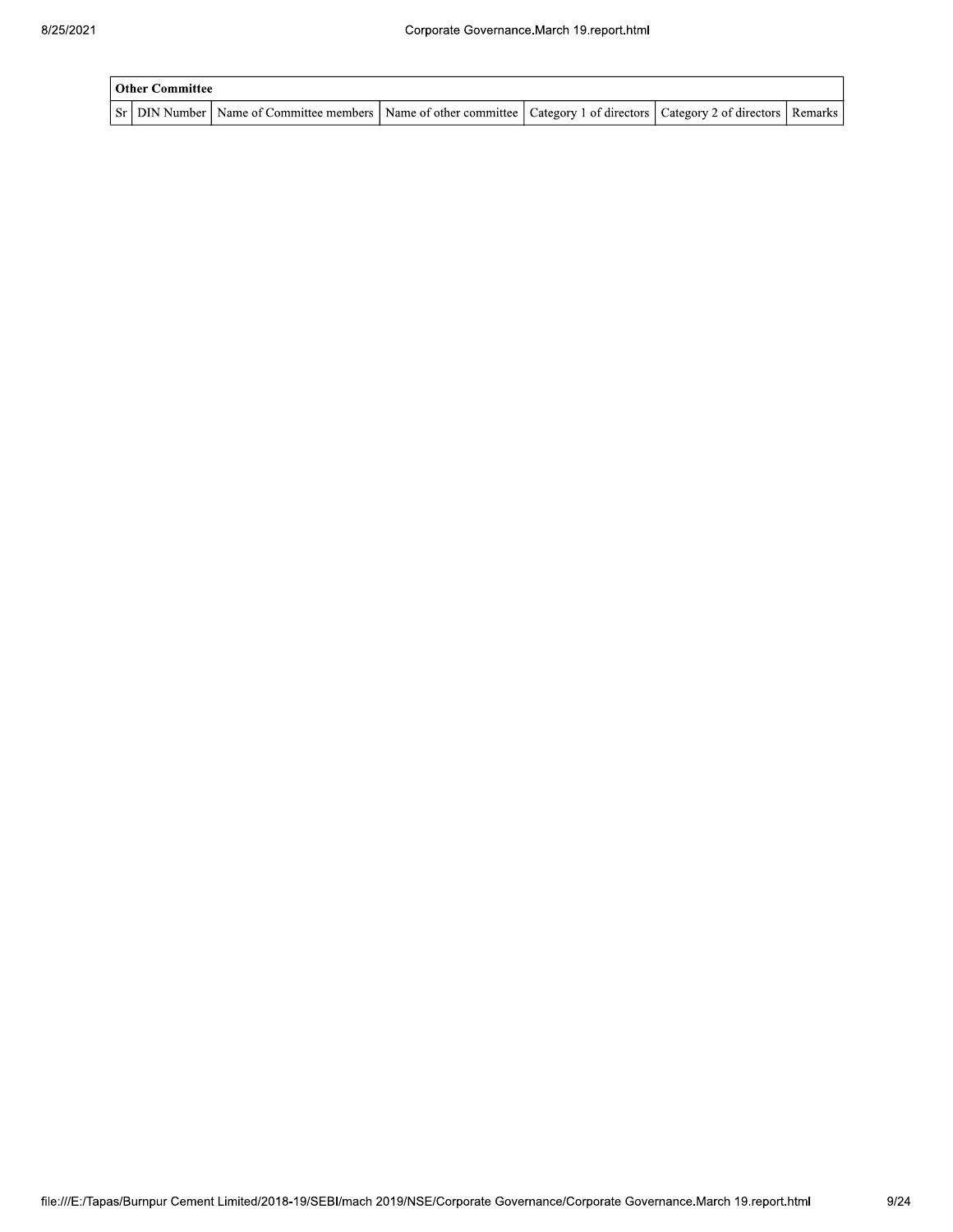$\overline{1}$ 

|                | <b>Annexure 1</b>                                                |                                                       |                                                                |                                 |  |  |  |  |  |  |
|----------------|------------------------------------------------------------------|-------------------------------------------------------|----------------------------------------------------------------|---------------------------------|--|--|--|--|--|--|
|                | <b>Annexure 1</b>                                                |                                                       |                                                                |                                 |  |  |  |  |  |  |
|                | <b>III. Meeting of Board of Directors</b>                        |                                                       |                                                                |                                 |  |  |  |  |  |  |
|                | Disclosure of notes on meeting of board of directors explanatory |                                                       |                                                                |                                 |  |  |  |  |  |  |
| <b>Sr</b>      | Date(s) of meeting (if any) in the<br>previous quarter           | Date(s) of meeting (if any) in<br>the current quarter | Maximum gap between any two<br>consecutive (in number of days) | Notes for not<br>providing Date |  |  |  |  |  |  |
|                | 14-11-2018                                                       |                                                       |                                                                |                                 |  |  |  |  |  |  |
| $\overline{2}$ |                                                                  | 17-01-2019                                            | 63                                                             |                                 |  |  |  |  |  |  |
| $\overline{3}$ |                                                                  | 30-03-2019                                            | 71                                                             |                                 |  |  |  |  |  |  |

٦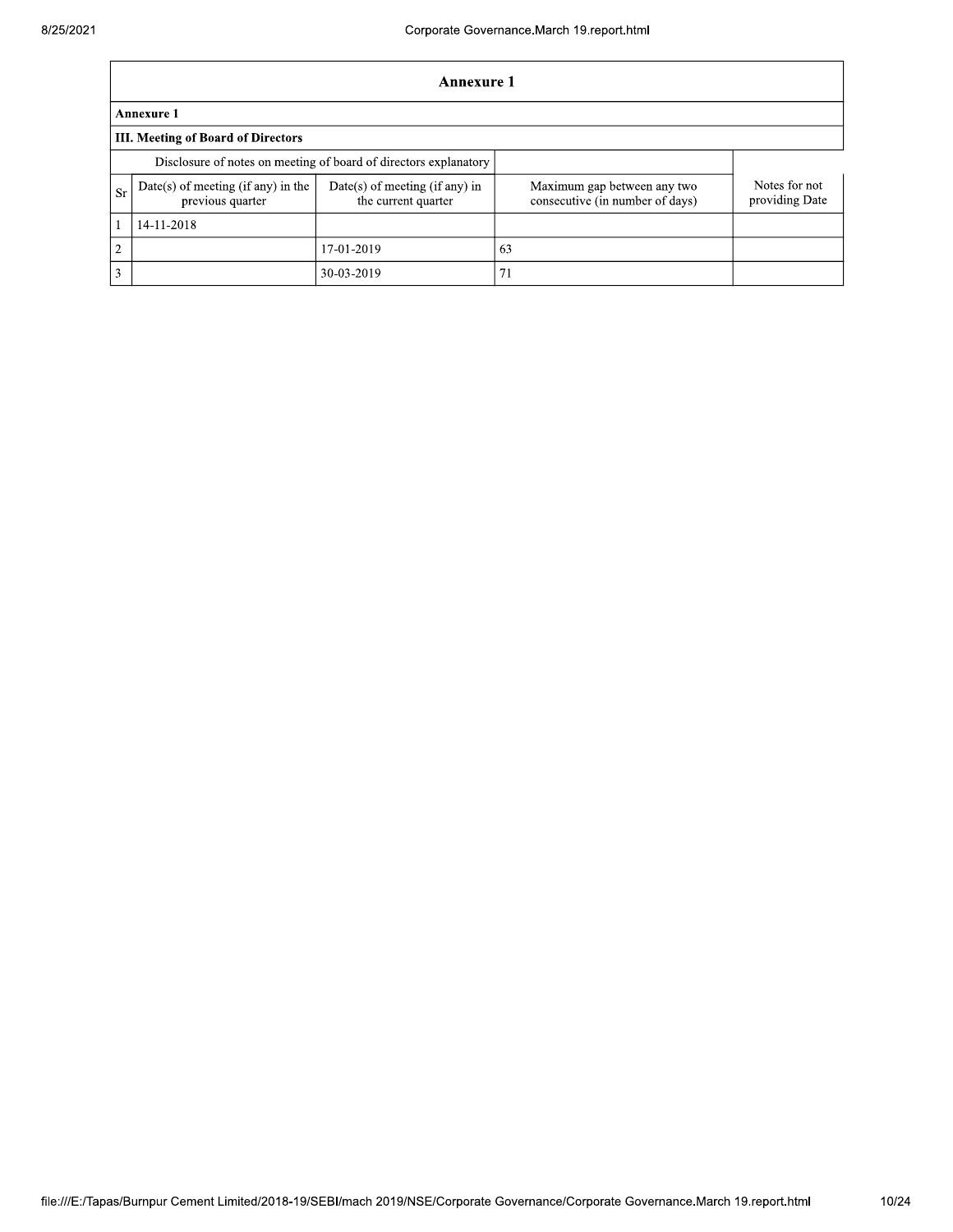|                |                                                |                                                                              |                                                        |                                 | <b>Annexure 1</b>                                                               |                                                                                        |                               |                                                                                                                                                                                       |
|----------------|------------------------------------------------|------------------------------------------------------------------------------|--------------------------------------------------------|---------------------------------|---------------------------------------------------------------------------------|----------------------------------------------------------------------------------------|-------------------------------|---------------------------------------------------------------------------------------------------------------------------------------------------------------------------------------|
|                | <b>IV. Meeting of Committees</b>               |                                                                              |                                                        |                                 |                                                                                 |                                                                                        |                               |                                                                                                                                                                                       |
|                |                                                |                                                                              |                                                        |                                 |                                                                                 | Disclosure of notes on meeting of committees explanatory                               |                               |                                                                                                                                                                                       |
| <b>Sr</b>      | Name of<br>Committee                           | $Date(s)$ of<br>meeting of<br>the<br>committee in<br>the relevant<br>quarter | Whether<br>requirement<br>of Quorum<br>met<br>(Yes/No) | Requirement<br>of Quorum<br>met | $Date(s)$ of<br>meeting of<br>the<br>committee<br>in the<br>previous<br>quarter | Maximum gap<br>between any<br>two<br>consecutive<br>meetings (in<br>number of<br>days) | Name of<br>other<br>committee | Reson for not providing date                                                                                                                                                          |
| $\mathbf{1}$   | Audit<br>Committee                             | 17-01-2019                                                                   | Yes                                                    |                                 | 14-11-2018                                                                      | 63                                                                                     |                               |                                                                                                                                                                                       |
| $\overline{2}$ | Nomination<br>and<br>remuneration<br>committee | 17-01-2019                                                                   | Yes                                                    |                                 |                                                                                 |                                                                                        |                               | The last Nomination and<br><b>Remuneration Committee</b><br>Meeting was on 13-08-2018.<br>As per the SEBI (LODR)<br>Regulations the Committee<br>shal meet atleast once in a<br>year. |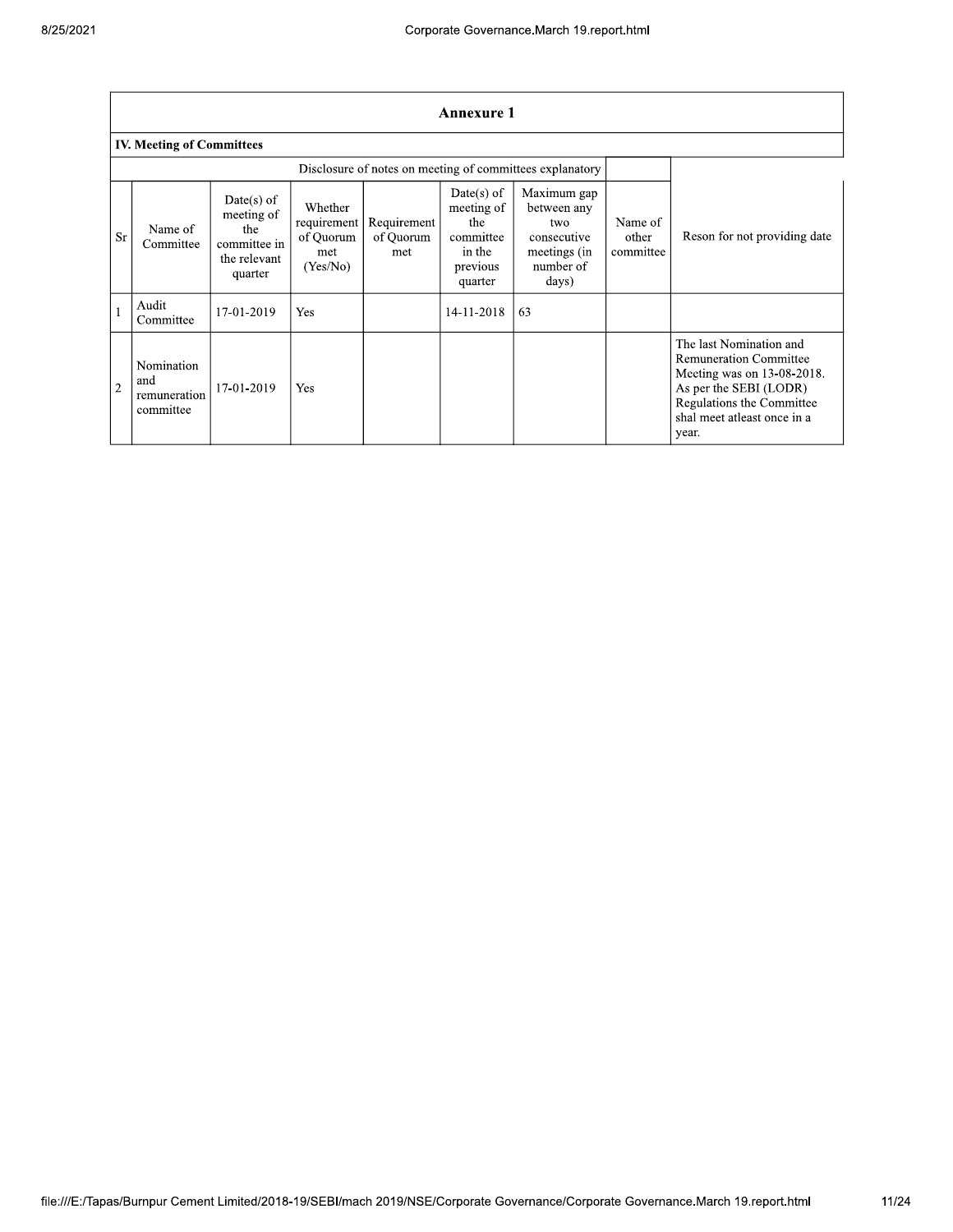|    | Annexure 1                                                                                                |                                  |                                                                    |  |  |  |  |  |  |
|----|-----------------------------------------------------------------------------------------------------------|----------------------------------|--------------------------------------------------------------------|--|--|--|--|--|--|
|    | V. Related Party Transactions                                                                             |                                  |                                                                    |  |  |  |  |  |  |
| Sr | Subject                                                                                                   | Compliance status<br>(Yes/No/NA) | If status is "No" details of non-<br>compliance may be given here. |  |  |  |  |  |  |
|    | Whether prior approval of audit committee obtained                                                        | NA                               |                                                                    |  |  |  |  |  |  |
| 2  | Whether shareholder approval obtained for material RPT                                                    | NA                               |                                                                    |  |  |  |  |  |  |
|    | Whether details of RPT entered into pursuant to omnibus approval<br>have been reviewed by Audit Committee | <b>NA</b>                        |                                                                    |  |  |  |  |  |  |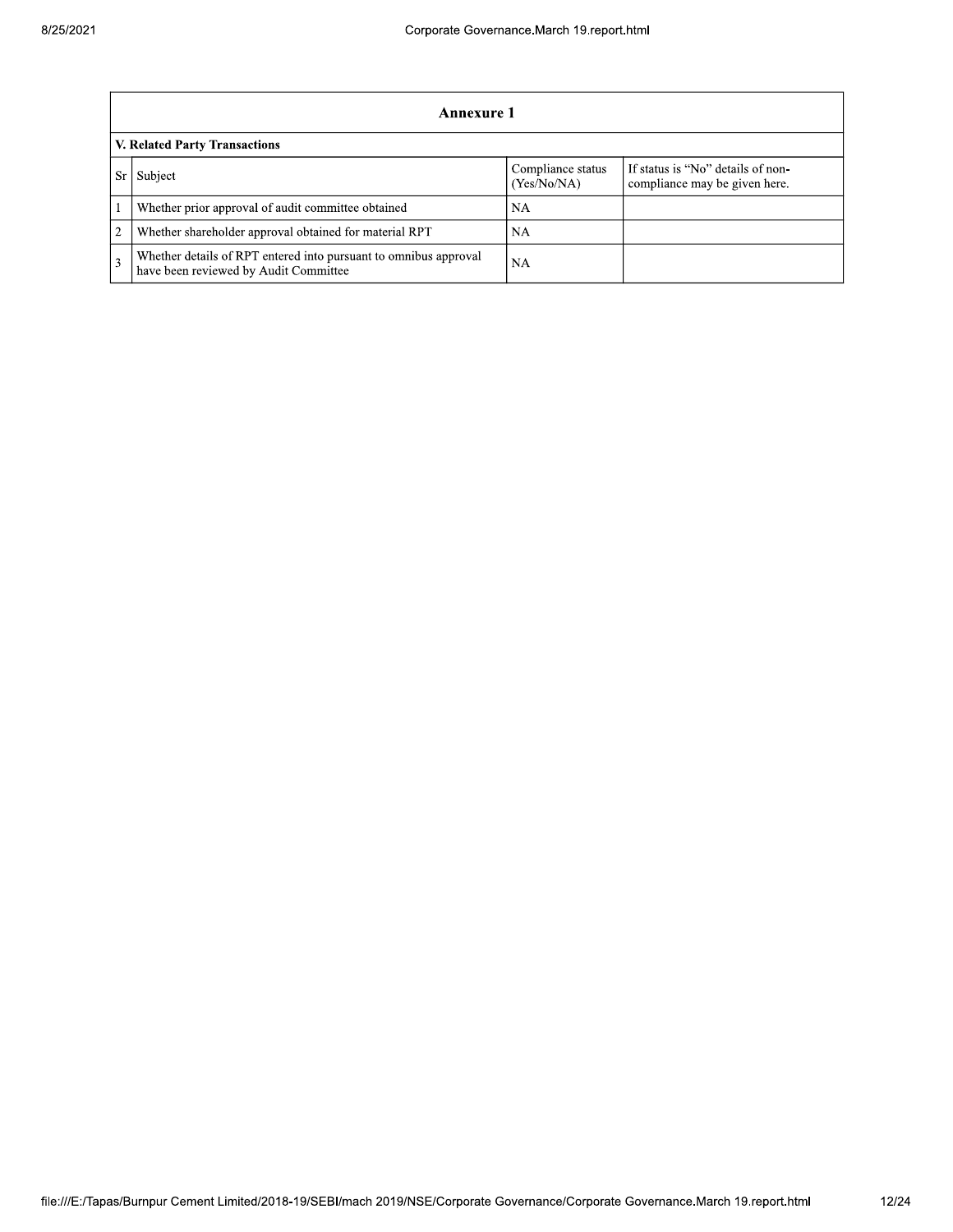|                | Annexure 1                                                                                                                                                                                                      |                               |  |  |
|----------------|-----------------------------------------------------------------------------------------------------------------------------------------------------------------------------------------------------------------|-------------------------------|--|--|
|                | <b>VI. Affirmations</b>                                                                                                                                                                                         |                               |  |  |
| Sr             | Subject                                                                                                                                                                                                         | Compliance<br>status (Yes/No) |  |  |
| $\mathbf{1}$   | The composition of Board of Directors is in terms of SEBI (Listing obligations and disclosure requirements)<br>Regulations, 2015                                                                                | Yes                           |  |  |
| $\overline{c}$ | The composition of the following committees is in terms of SEBI(Listing obligations and disclosure requirements)<br>Regulations, 2015 a. Audit Committee                                                        | Yes                           |  |  |
| 3              | The composition of the following committees is in terms of SEBI(Listing obligations and disclosure requirements)<br>Regulations, 2015. b. Nomination & remuneration committee                                   | Yes                           |  |  |
| $\overline{4}$ | The composition of the following committees is in terms of SEBI(Listing obligations and disclosure requirements)<br>Regulations, 2015. c. Stakeholders relationship committee                                   | Yes                           |  |  |
| 5              | The composition of the following committees is in terms of SEBI(Listing obligations and disclosure requirements)<br>Regulations, 2015. d. Risk management committee (applicable to the top 100 listed entities) | <b>NA</b>                     |  |  |
| 6              | The committee members have been made aware of their powers, role and responsibilities as specified in SEBI<br>(Listing obligations and disclosure requirements) Regulations, 2015.                              | Yes                           |  |  |
| $\overline{7}$ | The meetings of the board of directors and the above committees have been conducted in the manner as specified in<br>SEBI (Listing obligations and disclosure requirements) Regulations, 2015.                  | Yes                           |  |  |
| 8              | This report and/or the report submitted in the previous quarter has been placed before Board of Directors.                                                                                                      | Yes                           |  |  |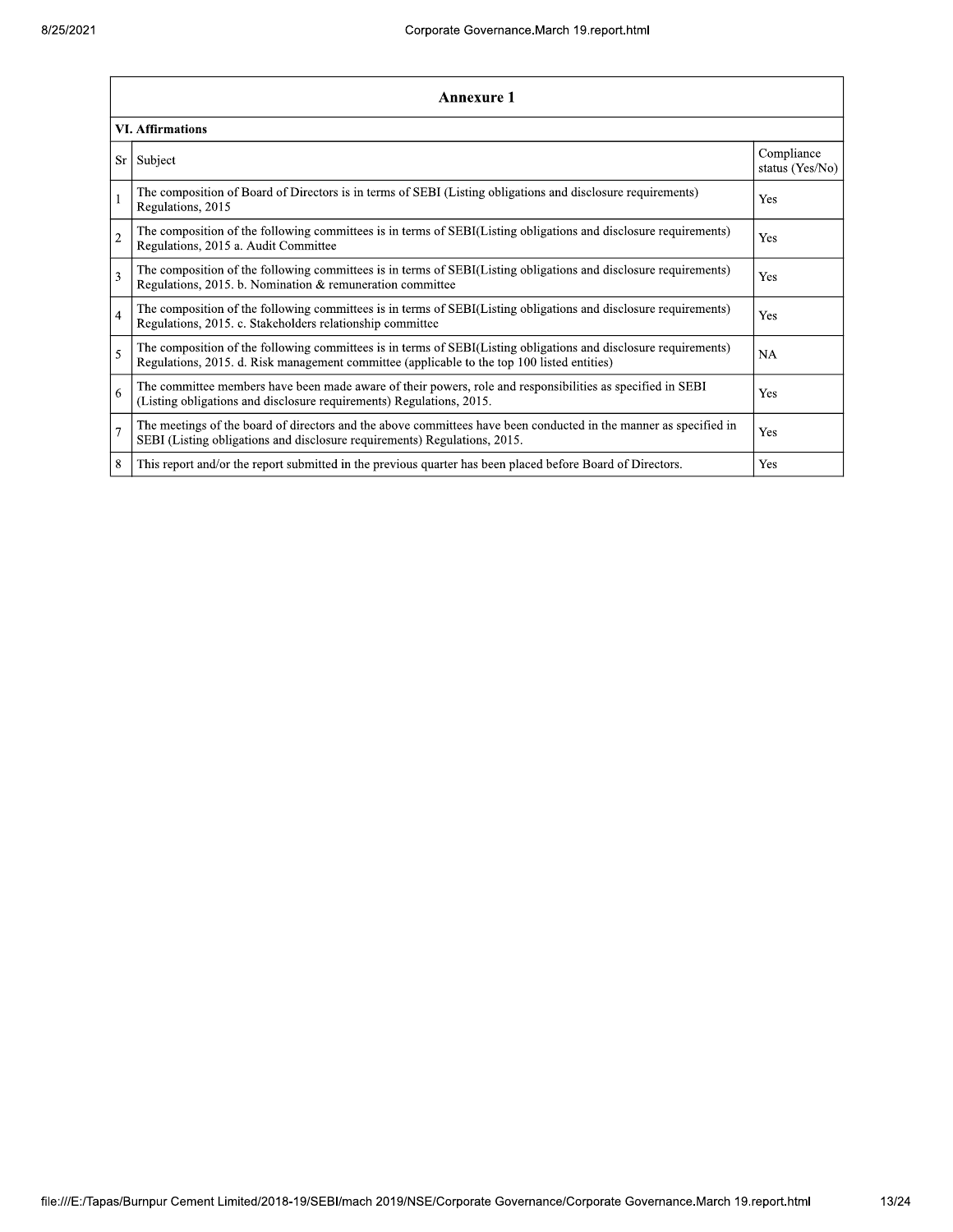|           | Annexure 1        |                                          |  |  |
|-----------|-------------------|------------------------------------------|--|--|
| <b>Sr</b> | Subject           | Compliance status                        |  |  |
|           | Name of signatory | Indrajeet Kumar Tiwary                   |  |  |
|           | Designation       | Company Secretary and Compliance Officer |  |  |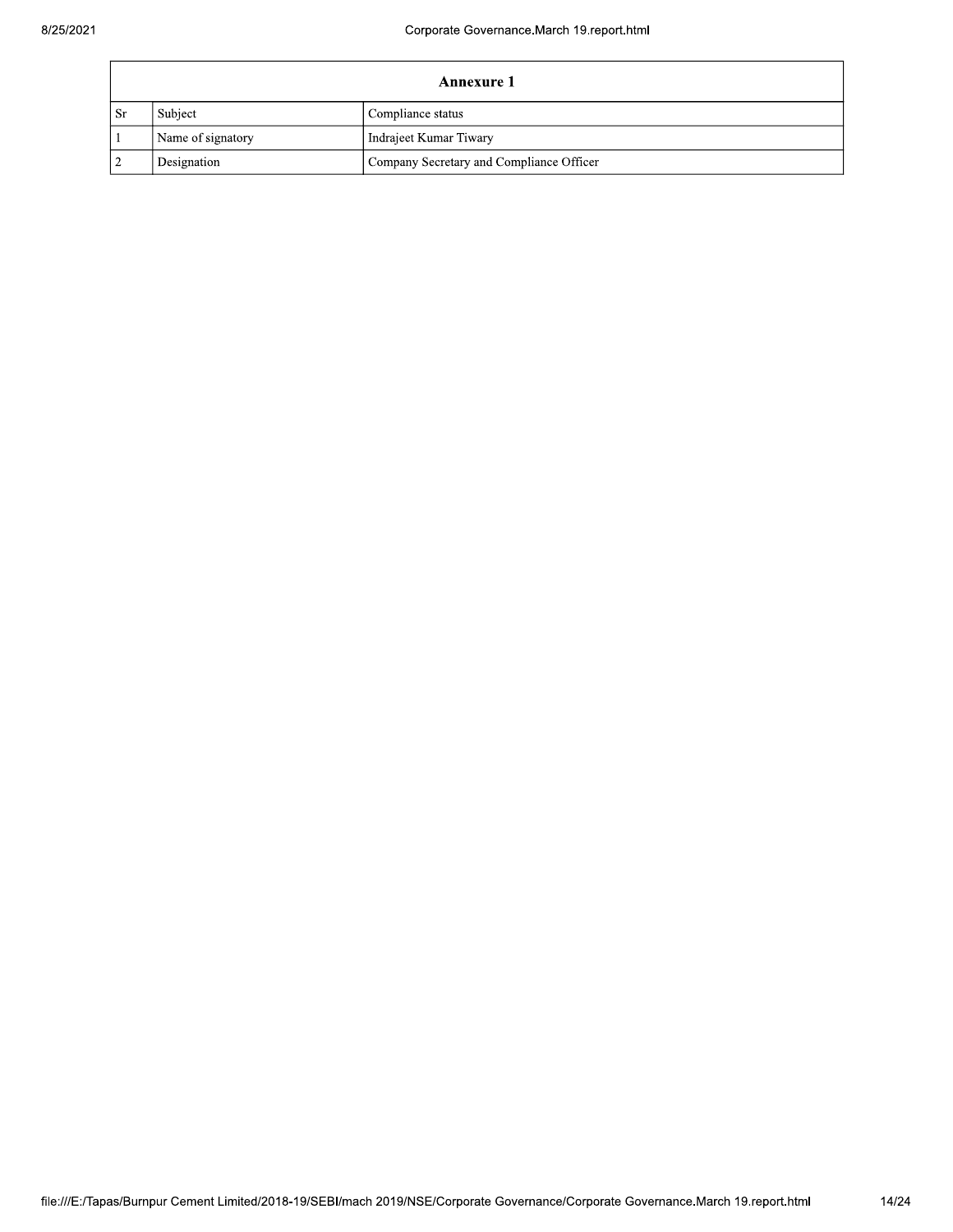|                | Annexure II                                                                |                                  |                                                                                                                 |                               |  |
|----------------|----------------------------------------------------------------------------|----------------------------------|-----------------------------------------------------------------------------------------------------------------|-------------------------------|--|
|                |                                                                            |                                  | Annexure II to be submitted by listed entity at the end of the financial year (for the whole of financial year) |                               |  |
|                | I. Disclosure on website in terms of Listing Regulations                   |                                  |                                                                                                                 |                               |  |
| Sr             | Item                                                                       | Compliance status<br>(Yes/No/NA) | If status is "No" details of non-<br>compliance may be given here.                                              | Web address                   |  |
|                | Details of business                                                        | Yes                              |                                                                                                                 | http://www.burnpurcement.com/ |  |
| $\overline{2}$ | Terms and conditions of appointment of<br>independent directors            | Yes                              |                                                                                                                 | http://www.burnpurcement.com/ |  |
| 3              | Composition of various committees of<br>board of directors                 | Yes                              |                                                                                                                 | http://www.burnpurcement.com/ |  |
| $\overline{4}$ | Code of conduct of board of directors<br>and senior management personnel   | Yes                              |                                                                                                                 | http://www.burnpurcement.com/ |  |
| 5              | Details of establishment of vigil<br>mechanism/ Whistle Blower policy      | Yes                              |                                                                                                                 | http://www.burnpurcement.com/ |  |
| 6              | Criteria of making payments to non-<br>executive directors                 | Yes                              |                                                                                                                 | http://www.burnpurcement.com/ |  |
| $\overline{7}$ | Policy on dealing with related party<br>transactions                       | <b>NA</b>                        |                                                                                                                 |                               |  |
| 8              | Policy for determining 'material'<br>subsidiaries                          | <b>NA</b>                        |                                                                                                                 |                               |  |
| $\mathbf Q$    | Details of familiarization programmes<br>imparted to independent directors | Yes                              |                                                                                                                 | http://www.burnpurcement.com/ |  |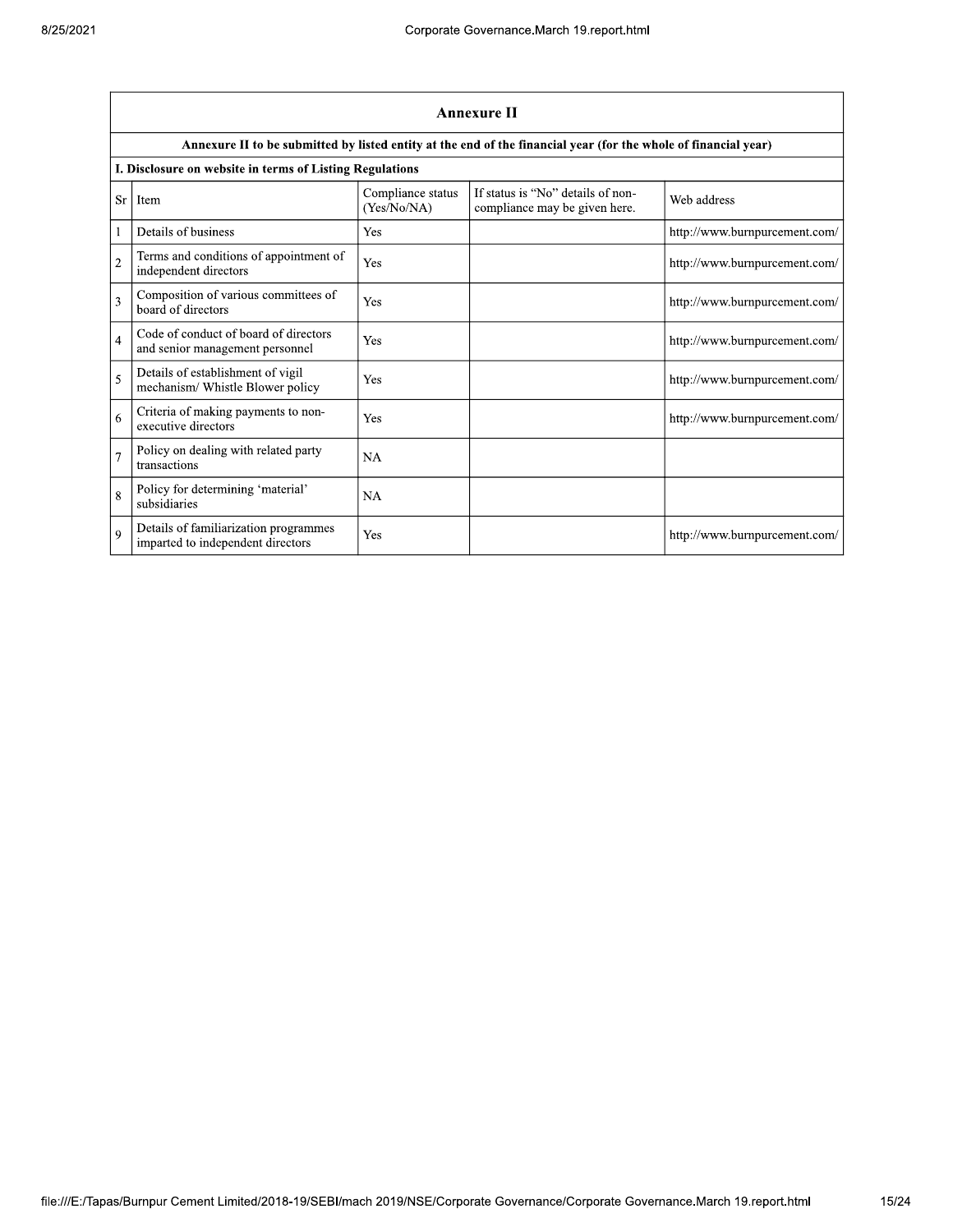|    | Annexure II                                                                                                                                   |                                     |                                                                      |                               |
|----|-----------------------------------------------------------------------------------------------------------------------------------------------|-------------------------------------|----------------------------------------------------------------------|-------------------------------|
|    | Annexure II to be submitted by listed entity at the end of the financial year (for the whole of financial year)                               |                                     |                                                                      |                               |
|    | I. Disclosure on website in terms of Listing Regulations                                                                                      |                                     |                                                                      |                               |
| Sr | Item                                                                                                                                          | Compliance<br>status<br>(Yes/No/NA) | If status is "No" details of<br>non-compliance may be<br>given here. | Web address                   |
| 10 | Contact information of the designated officials of the<br>listed entity who are responsible for assisting and<br>handling investor grievances | Yes                                 |                                                                      | http://www.burnpurcement.com/ |
| 11 | email address for grievance redressal and other<br>relevant details                                                                           | Yes                                 |                                                                      | http://www.burnpurcement.com/ |
| 12 | Financial results                                                                                                                             | Yes                                 |                                                                      | http://www.burnpurcement.com/ |
| 13 | Shareholding pattern                                                                                                                          | Yes                                 |                                                                      | http://www.burnpurcement.com/ |
| 14 | Details of agreements entered into with the media<br>companies and/or their associates                                                        | NA                                  |                                                                      |                               |
| 15 | New name and the old name of the listed entity                                                                                                | NA                                  |                                                                      |                               |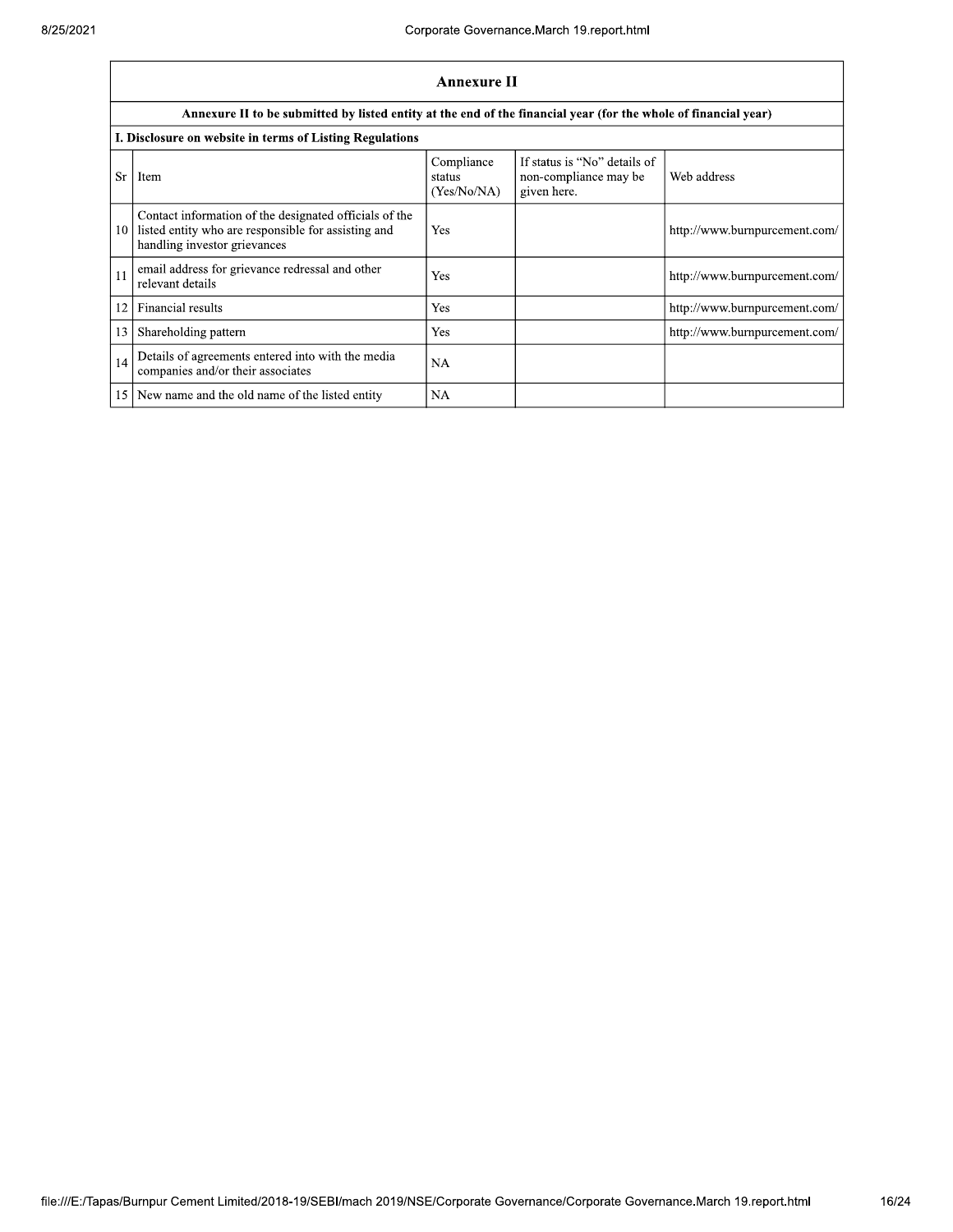|                | <b>Annexure II</b>                                                                                                   |                      |                                     |                                                                    |  |
|----------------|----------------------------------------------------------------------------------------------------------------------|----------------------|-------------------------------------|--------------------------------------------------------------------|--|
|                | <b>II. Annual Affirmations</b>                                                                                       |                      |                                     |                                                                    |  |
| <b>Sr</b>      | Particulars                                                                                                          | Regulation<br>Number | Compliance<br>status<br>(Yes/No/NA) | If status is "No" details of non-<br>compliance may be given here. |  |
| $\mathbf{1}$   | Independent director(s) have been appointed in terms of<br>specified criteria of 'independence' and/or 'eligibility' | 16(1)(b) &<br>25(6)  | Yes                                 |                                                                    |  |
| $\overline{2}$ | Board composition                                                                                                    | 17(1)                | Yes                                 |                                                                    |  |
| 3              | Meeting of Board of directors                                                                                        | 17(2)                | Yes                                 |                                                                    |  |
| 4              | Review of Compliance Reports                                                                                         | 17(3)                | Yes                                 |                                                                    |  |
| 5              | Plans for orderly succession for appointments                                                                        | 17(4)                | Yes                                 |                                                                    |  |
| 6              | Code of Conduct                                                                                                      | 17(5)                | Yes                                 |                                                                    |  |
| $\overline{7}$ | Fees/compensation                                                                                                    | 17(6)                | Yes                                 |                                                                    |  |
| 8              | Minimum Information                                                                                                  | 17(7)                | Yes                                 |                                                                    |  |
| 9              | Compliance Certificate                                                                                               | 17(8)                | Yes                                 |                                                                    |  |
| 10             | Risk Assessment & Management                                                                                         | 17(9)                | NA                                  |                                                                    |  |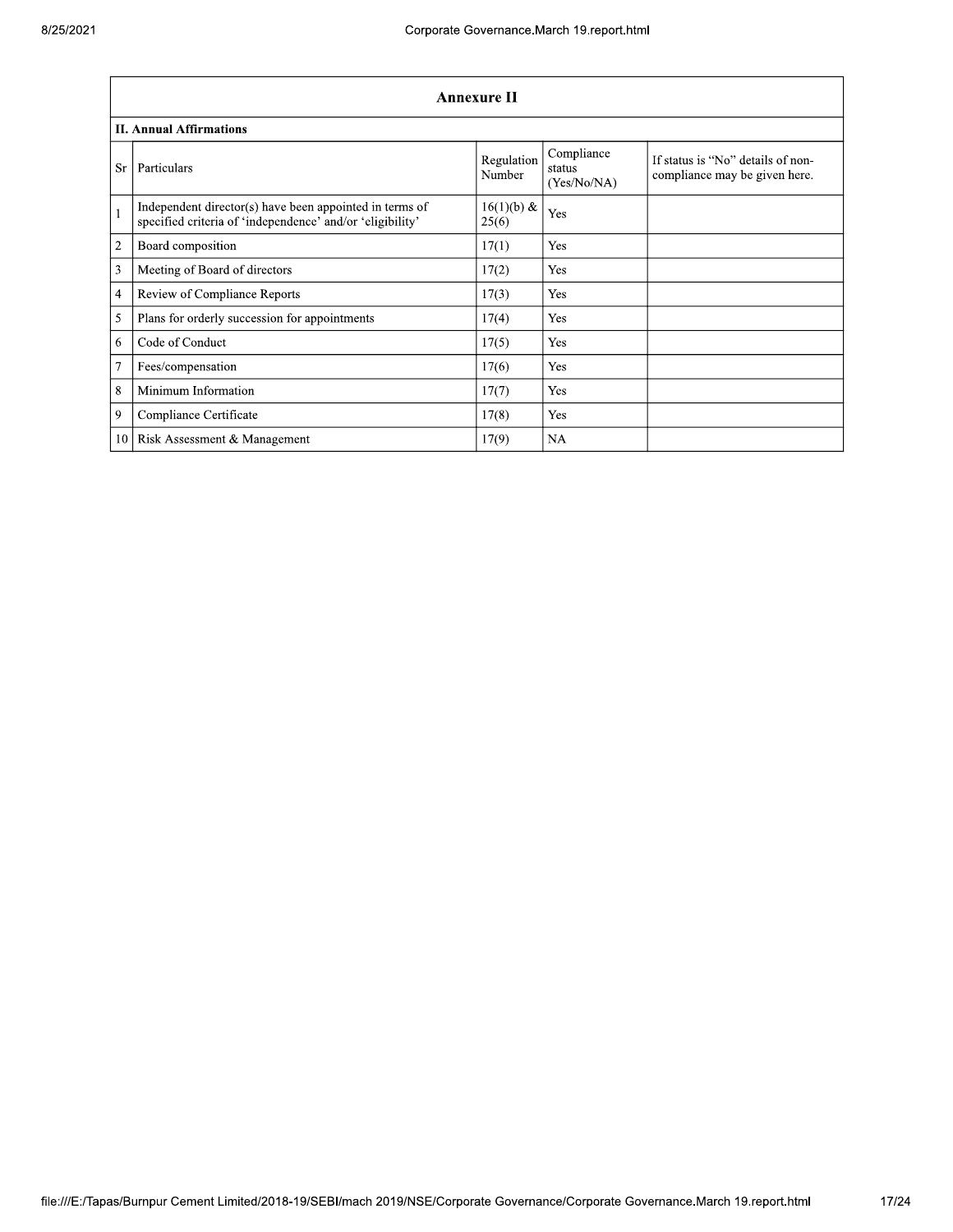|    | <b>Annexure II</b>                                                                 |                                   |                                  |                                                                    |  |
|----|------------------------------------------------------------------------------------|-----------------------------------|----------------------------------|--------------------------------------------------------------------|--|
|    | <b>II. Annual Affirmations</b>                                                     |                                   |                                  |                                                                    |  |
| Sr | Particulars                                                                        | Regulation<br>Number              | Compliance status<br>(Yes/No/NA) | If status is "No" details of non-<br>compliance may be given here. |  |
| 11 | Performance Evaluation of Independent Directors                                    | 17(10)                            | Yes                              |                                                                    |  |
| 12 | Composition of Audit Committee                                                     | 18(1)                             | Yes                              |                                                                    |  |
| 13 | Meeting of Audit Committee                                                         | 18(2)                             | Yes                              |                                                                    |  |
| 14 | Composition of nomination & remuneration<br>committee                              | 19(1) & (2)                       | Yes                              |                                                                    |  |
| 15 | Composition of Stakeholder Relationship<br>Committee                               | 20(1) & (2)                       | Yes                              |                                                                    |  |
| 16 | Composition and role of risk management<br>committee                               | 21(1), (2), (3),<br>(4)           | NA                               |                                                                    |  |
| 17 | Vigil Mechanism                                                                    | 22                                | Yes                              |                                                                    |  |
| 18 | Policy for related party Transaction                                               | 23(1), (5), (6),<br>$(7)$ & $(8)$ | NA                               |                                                                    |  |
| 19 | Prior or Omnibus approval of Audit Committee for<br>all related party transactions | 23(2), (3)                        | <b>NA</b>                        |                                                                    |  |
| 20 | Approval for material related party transactions                                   | 23(4)                             | NA                               |                                                                    |  |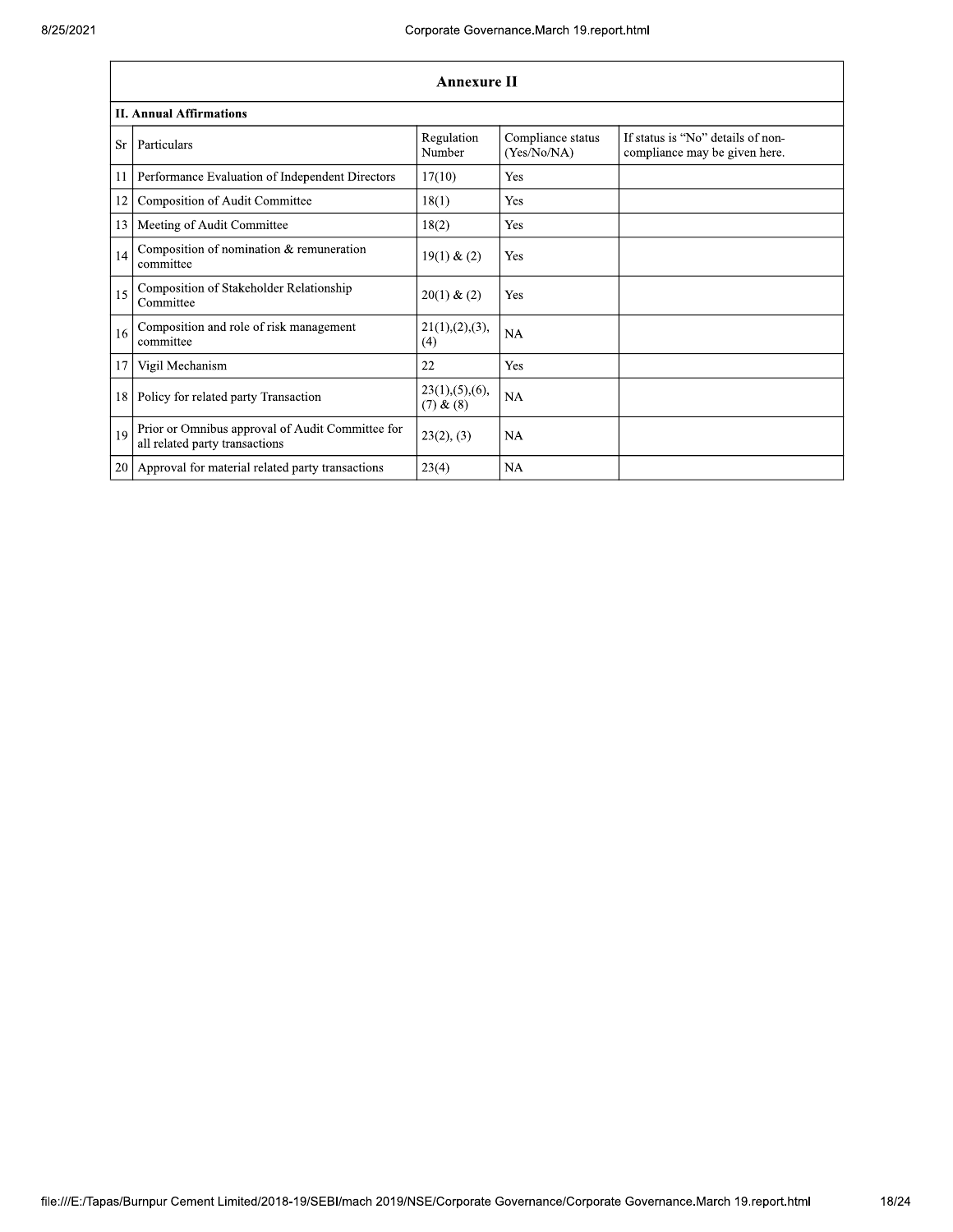|           | <b>Annexure II</b>                                                                                                   |                                      |                                     |                                                                    |
|-----------|----------------------------------------------------------------------------------------------------------------------|--------------------------------------|-------------------------------------|--------------------------------------------------------------------|
|           | <b>II. Annual Affirmations</b>                                                                                       |                                      |                                     |                                                                    |
| <b>Sr</b> | Particulars                                                                                                          | Regulation<br>Number                 | Compliance<br>status<br>(Yes/No/NA) | If status is "No" details of non-<br>compliance may be given here. |
| 21        | Composition of Board of Directors of unlisted material Subsidiary                                                    | 24(1)                                | <b>NA</b>                           |                                                                    |
| 22        | Other Corporate Governance requirements with respect to<br>subsidiary of listed entity                               | 24(2),(3),<br>$(4)$ , $(5)$ &<br>(6) | <b>NA</b>                           |                                                                    |
| 23        | Maximum Directorship & Tenure                                                                                        | $25(1)$ &<br>(2)                     | Yes                                 |                                                                    |
| 24        | Meeting of independent directors                                                                                     | $25(3)$ &<br>(4)                     | Yes                                 |                                                                    |
| 25        | Familiarization of independent directors                                                                             | 25(7)                                | Yes                                 |                                                                    |
| 26        | Memberships in Committees                                                                                            | 26(1)                                | Yes                                 |                                                                    |
| 27        | Affirmation with compliance to code of conduct from members of<br>Board of Directors and Senior management personnel | 26(3)                                | Yes                                 |                                                                    |
| 28        | Disclosure of Shareholding by Non-Executive Directors                                                                | 26(4)                                | Yes                                 |                                                                    |
| 29        | Policy with respect to Obligations of directors and senior<br>management                                             | $26(2)$ &<br>26(5)                   | Yes                                 |                                                                    |
|           | Any other information to be provided - Add Notes                                                                     |                                      |                                     |                                                                    |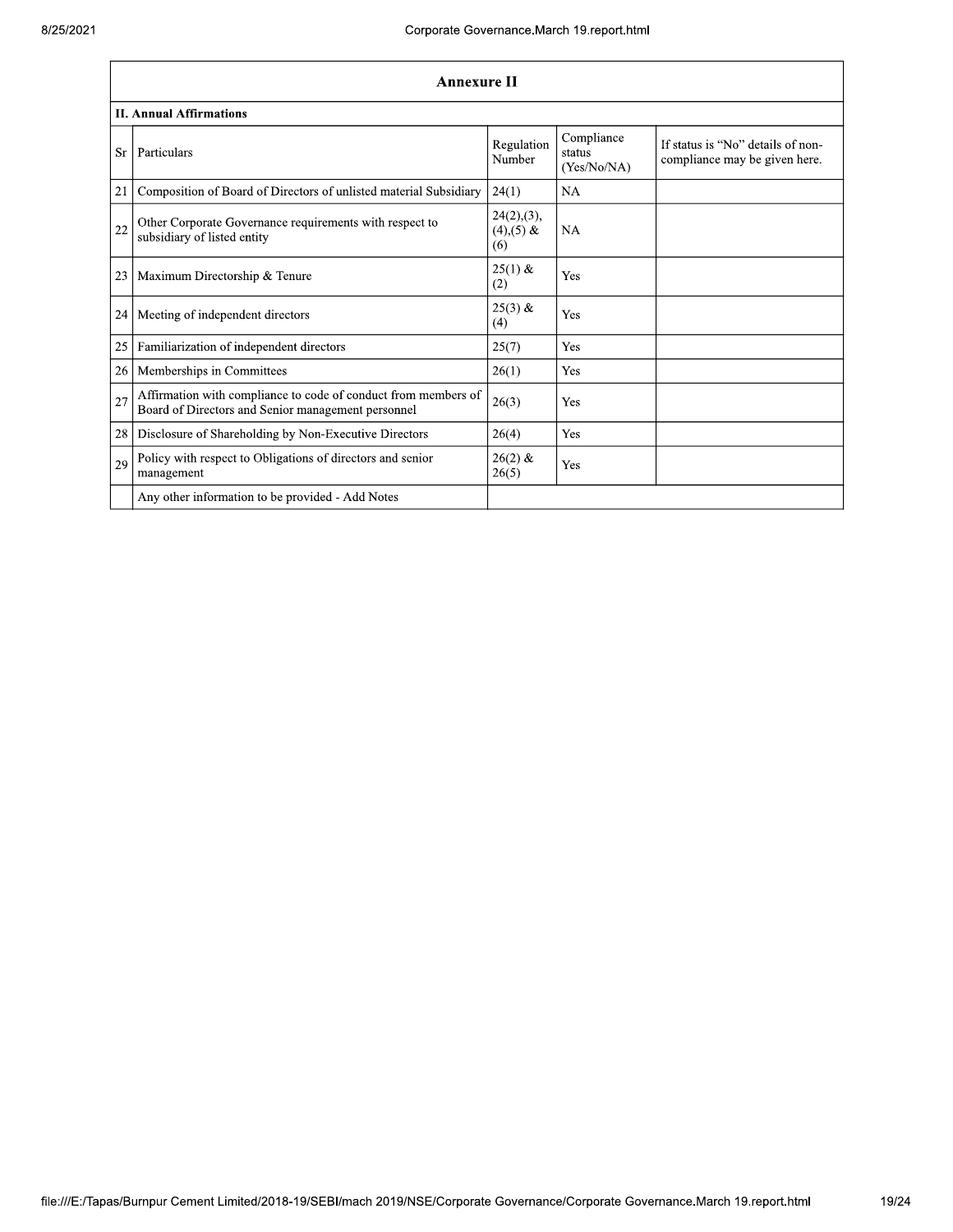| Annexure II       |                                          |  |
|-------------------|------------------------------------------|--|
| Name of signatory | Indrajeet Kumar Tiwary                   |  |
| Designation       | Company Secretary and Compliance Officer |  |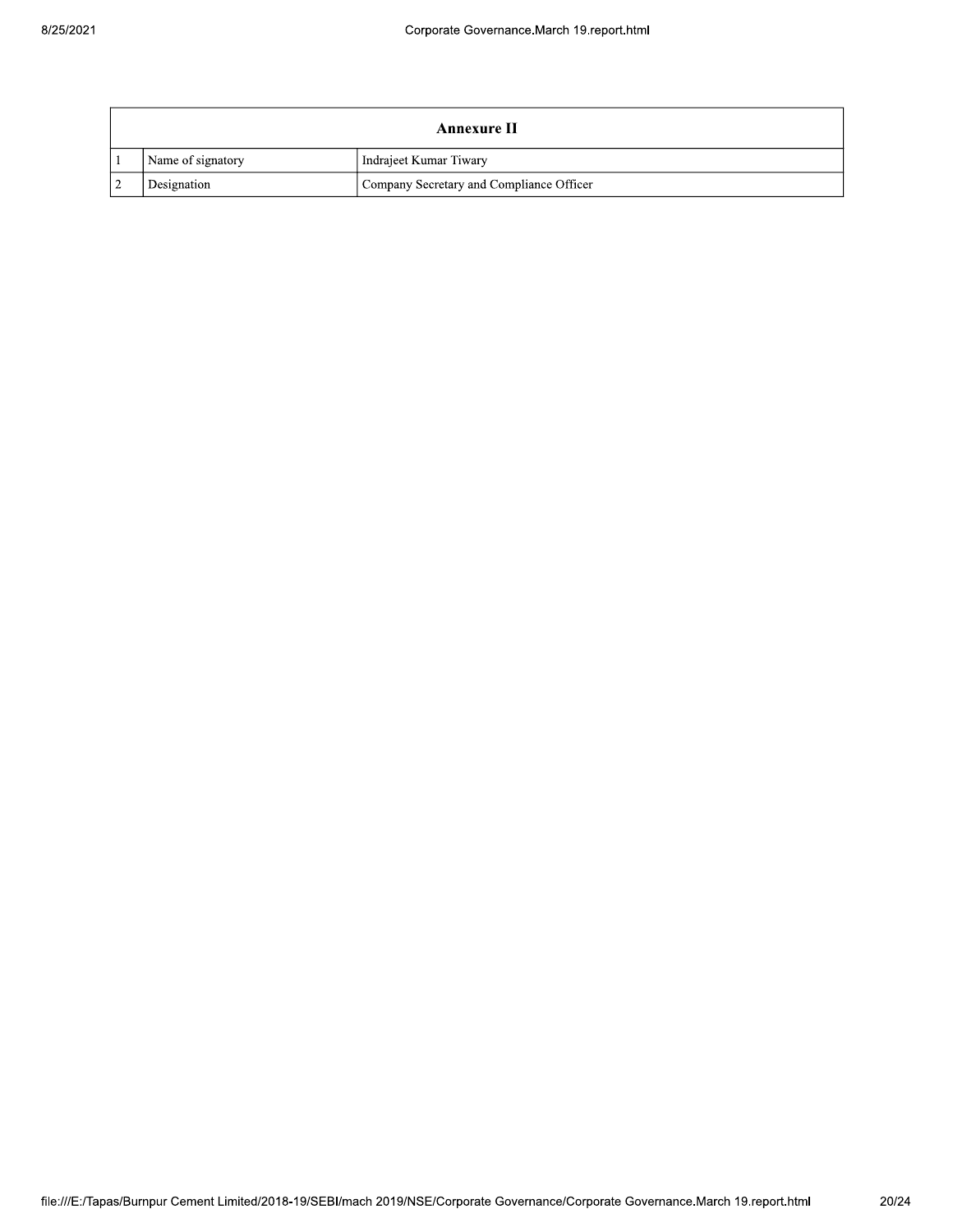| Annexure II                                                                                                                                                           |                                         |  |  |
|-----------------------------------------------------------------------------------------------------------------------------------------------------------------------|-----------------------------------------|--|--|
| <b>III.</b> Affirmations                                                                                                                                              |                                         |  |  |
| <b>Particulars</b>                                                                                                                                                    | <b>Compliance status</b><br>(Yes/No/NA) |  |  |
| The Listed Entity has approved Material Subsidiary Policy and the Corporate Governance requirements with<br>respect to subsidiary of Listed Entity have been complied | NA                                      |  |  |
| Any other information to be provided                                                                                                                                  |                                         |  |  |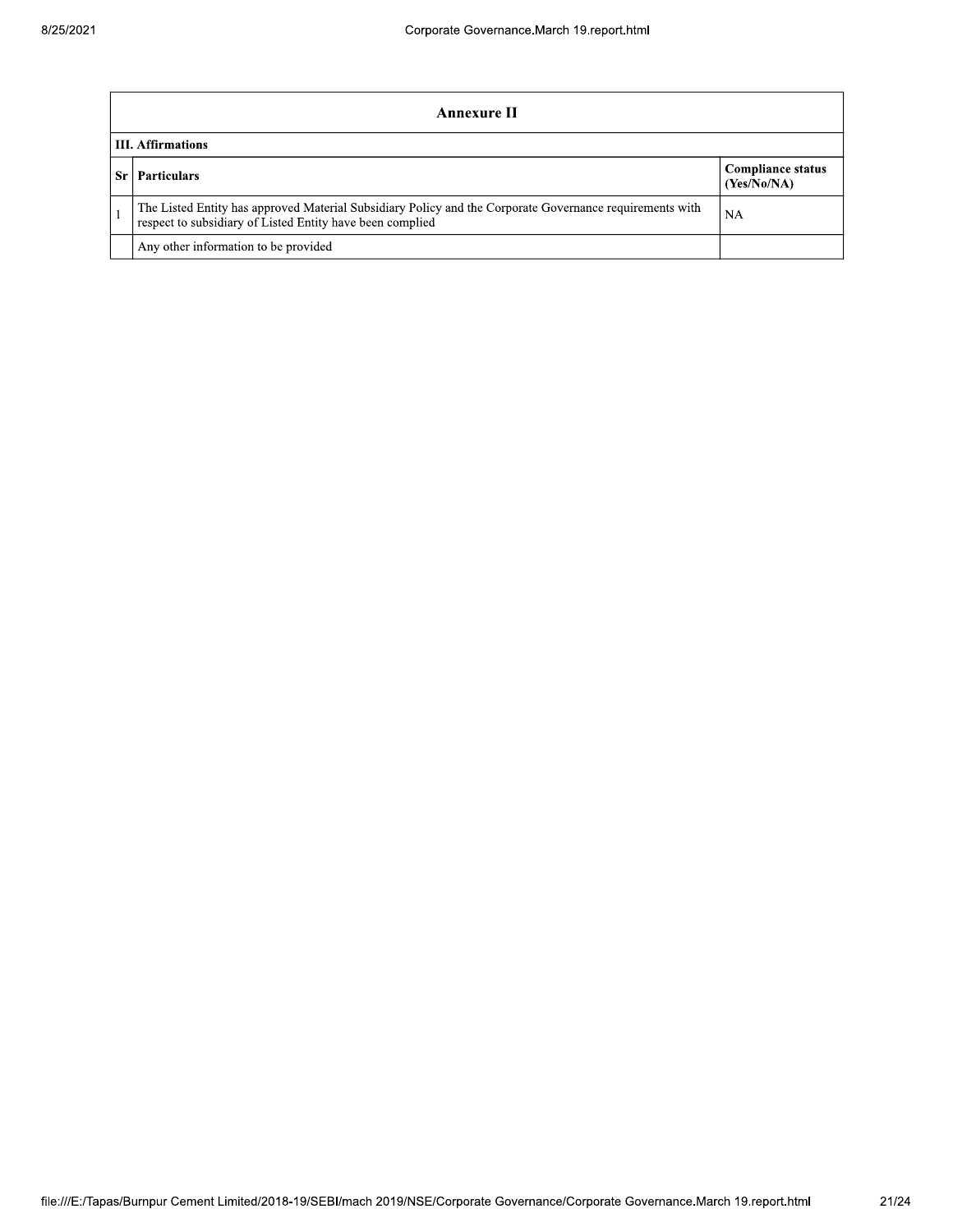| Annexure II       |                                          |  |
|-------------------|------------------------------------------|--|
| Name of signatory | Indrajeet Kumar Tiwary                   |  |
| Designation       | Company Secretary and Compliance Officer |  |